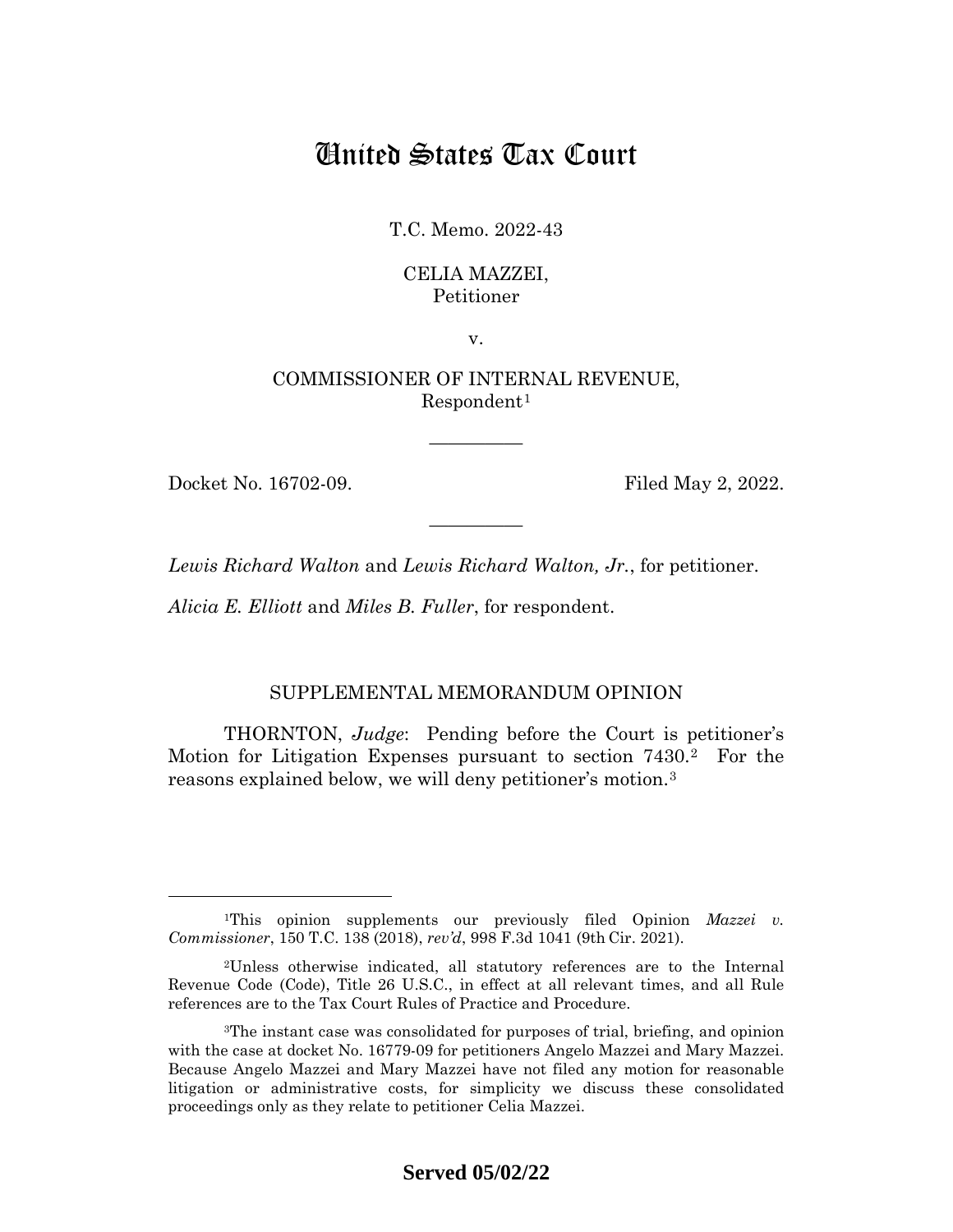#### **[\*2]** *Background*

On March 5, 2018, this Court filed and served upon the parties a Court-reviewed Opinion sustaining respondent's determination that petitioner was liable for excise taxes with respect to excess contributions to her Roth IRA as a result of funds that were routed to it through a Bermuda-based foreign sales corporation (FSC). *Mazzei v. Commissioner*, 150 T.C. 138 (2018). Petitioner appealed this Court's decision to the U.S. Court of Appeals for the Ninth Circuit, which reversed this Court's decision as to this issue. *Mazzei v. Commissioner*, 998 F.3d 1041 (9th Cir. 2021). On June 2, 2021, the Ninth Circuit entered judgment for petitioner and on July 26, 2021, issued its mandate to this Court, assessing costs of \$340.10 against respondent. Pursuant to this mandate, on August 13, 2021, this Court entered a decision for petitioner.

In the meantime, on July 31, 2021, petitioner filed with the Ninth Circuit a motion for attorney's and expert witness' fees associated with both appeal and "pre-appeal work" pursuant to section 7430 (petitioner's appellate motion). Petitioner's appellate motion stated in pertinent part:

To place this fee request into context, and also to avoid any possible jurisdictional issues in the event the Commissioner argues that the Tax Court lacks jurisdiction to rule upon a fee motion in that venue, since this Court reversed and rendered, Ms. Mazzei lodges herewith proof of her fees and costs pre-dating this appeal, and protectively also moves this Court for the award of those fees and costs.<sup>1</sup>

1Circuit Rule 39-1.8 provides that a party may "file a motion to transfer consideration of attorneys' fees on appeal to the district court or agency from which the appeal was taken." Ms. Mazzei suggests that the converse is true, and that a request for attorney fees from trial proceedings, successfully appealed to this Circuit, may be heard and awarded by this Circuit.

Thus, if this Court is inclined to entertain a Motion as to the entirety of the attorneys' fees and costs sought by Ms. Mazzei as the prevailing party in her litigation with

. . . .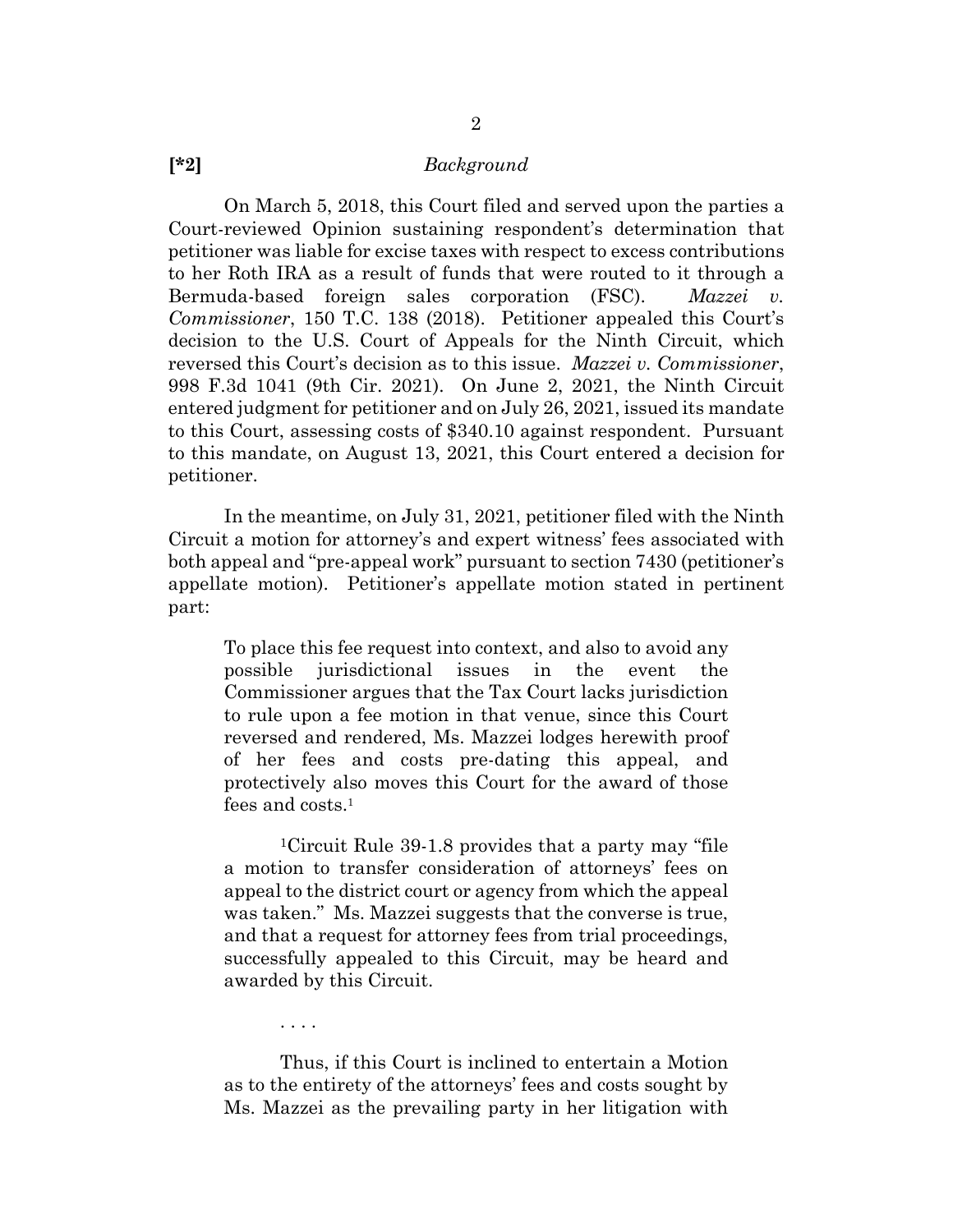**[\*3]** the Internal Revenue Service, it is \$369,670 in legal fees, and \$26,264.80 in costs.

If this Court only considers the fees and costs she incurred in connection with this Appeal the sum sought is \$69,300 in legal fees, and \$31.05 in costs.

For the foregoing reasons, and premises considered, Ms. Mazzei hereby requests attorneys' fees, costs, and expert witness fees in:

. . . .

1. This Appeal, as shown on Form 9 ("Appeal") and its supporting documentation; and (protectively)

2. The Tax Court trial and matters associated with it.

In his opposition to petitioner's appellate motion, the Commissioner urged the Ninth Circuit to deny petitioner's request for attorney's fees for both the appellate and trial-level proceedings or, alternatively, to "remand the case to the Tax Court to consider appellant's request for Tax Court fees and costs." The Commissioner asserted that petitioner had failed to meet the requirements for any award of fees or costs under section 7430 because, he said, the Government's position in the Tax Court and in the Ninth Circuit had been substantially justified.[4](#page-2-0) The Commissioner stated:

Finally, we note that Ms. Mazzei "protectively" moves for "her fees and costs pre-dating this appeal".... Such a protective measure is unnecessary, however, because the Commissioner will not argue "that the Tax Court lacks jurisdiction to rule upon a fee motion in that venue" . . . . To the contrary, the Tax Court not only has jurisdiction to review such a motion, it is also better situated to evaluate the amount of fees and costs requested for matters litigated in that court, if this Court were to determine that the Commissioner's position was not substantially justified.

<span id="page-2-0"></span><sup>4</sup>Alternatively, the Commissioner argued that petitioner's request for enhanced litigation fees was unreasonable.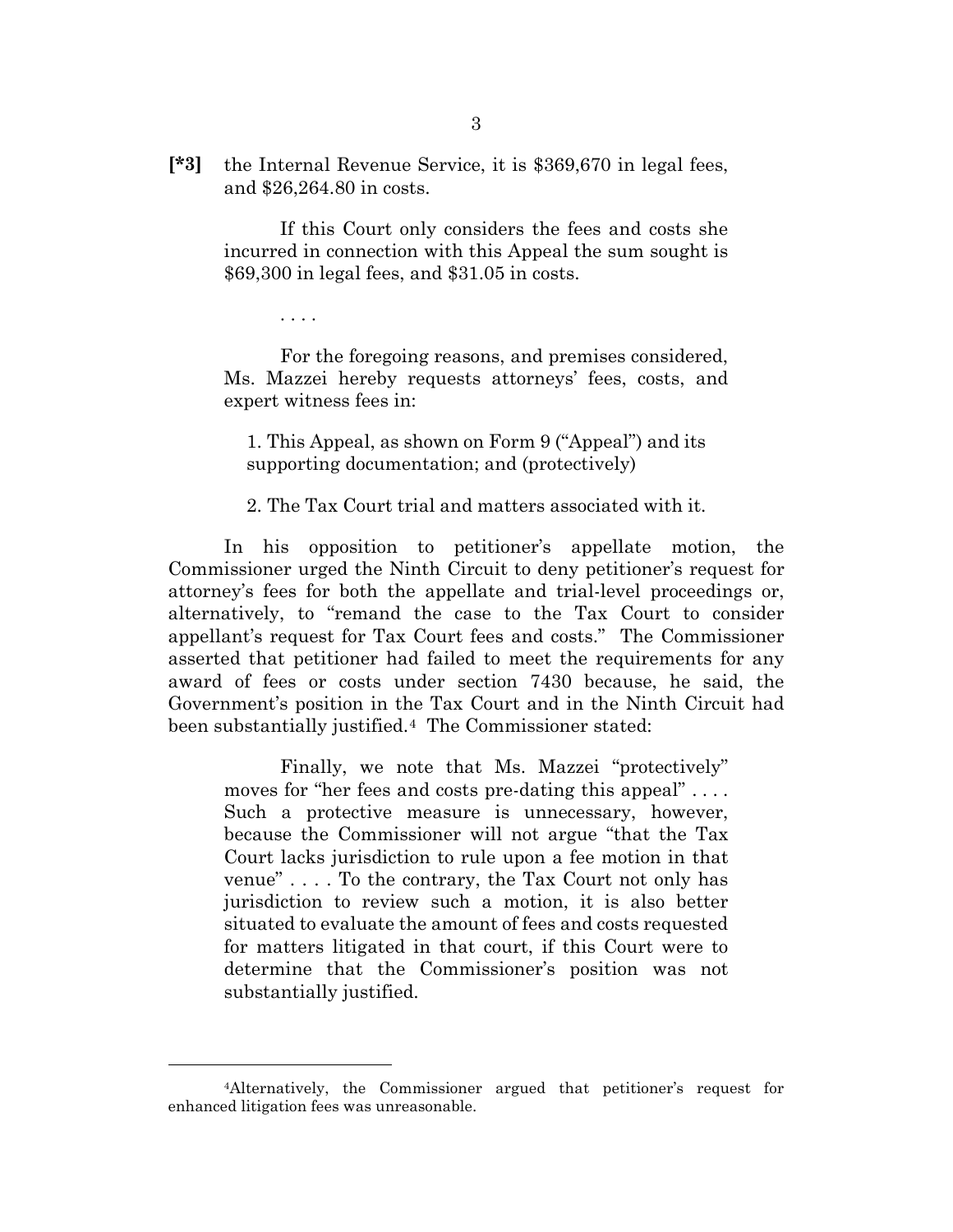**[\*4]** In its order filed August 17, 2021, the Ninth Circuit stated: "Petitioner-Appellant Celia Mazzei's motion for attorneys' and expert witness fees . . . is DENIED." The Ninth Circuit issued no other commentary with respect to petitioner's appellate motion.

On September 14, 2021, petitioner filed with this Court a Motion for Leave to File Out of Time a Motion for Litigation Expenses, lodging therewith the Motion for Litigation Expenses. By Order issued September 20, 2021, this Court (1) granted petitioner's Motion for Leave; (2) filed petitioner's Motion for Litigation Expenses; and (3) vacated and set aside the decision entered by this Court on August 13, 2021.

In her Motion for Litigation Expenses, petitioner seeks an award of attorney's fees of \$300,370 and costs of \$26,233.75, i.e., the identical amounts of legal fees and costs she had sought in petitioner's appellate motion with respect to proceedings in this Court.<sup>[5](#page-3-0)</sup> The arguments that petitioner advances in her Motion for Litigation Expenses are essentially identical to those in petitioner's appellate motion.

In his response to petitioner's Motion for Litigation Expenses in this Court, respondent argues primarily—as he had argued to the Ninth Circuit—that the motion should be denied because his litigating position was substantially justified. He also asserts, alternatively, that petitioner's claimed litigation expenses are unreasonable and that she has not adequately shown that she is the party liable for the claimed expenses.

### *Discussion*

Before petitioner filed in this Court her Motion for Litigation Expenses with respect to the trial proceedings, she had already filed in the Ninth Circuit—and the Ninth Circuit had already denied petitioner's appellate motion, which "protectively" sought these same trial-level litigation expenses as well as fees associated with the appellate proceedings. These circumstances present a fundamental threshold issue about our authority to consider and decide petitioner's motion for litigation expenses.

<span id="page-3-0"></span><sup>5</sup>As noted, petitioner's appellate motion sought, in connection with proceedings in this Court, after subtracting amounts associated with the appellate proceedings, legal fees of \$300,370 (\$369,670 minus \$69,300) and other litigation costs of \$26,233.75 (\$26,264.80 minus \$31.05).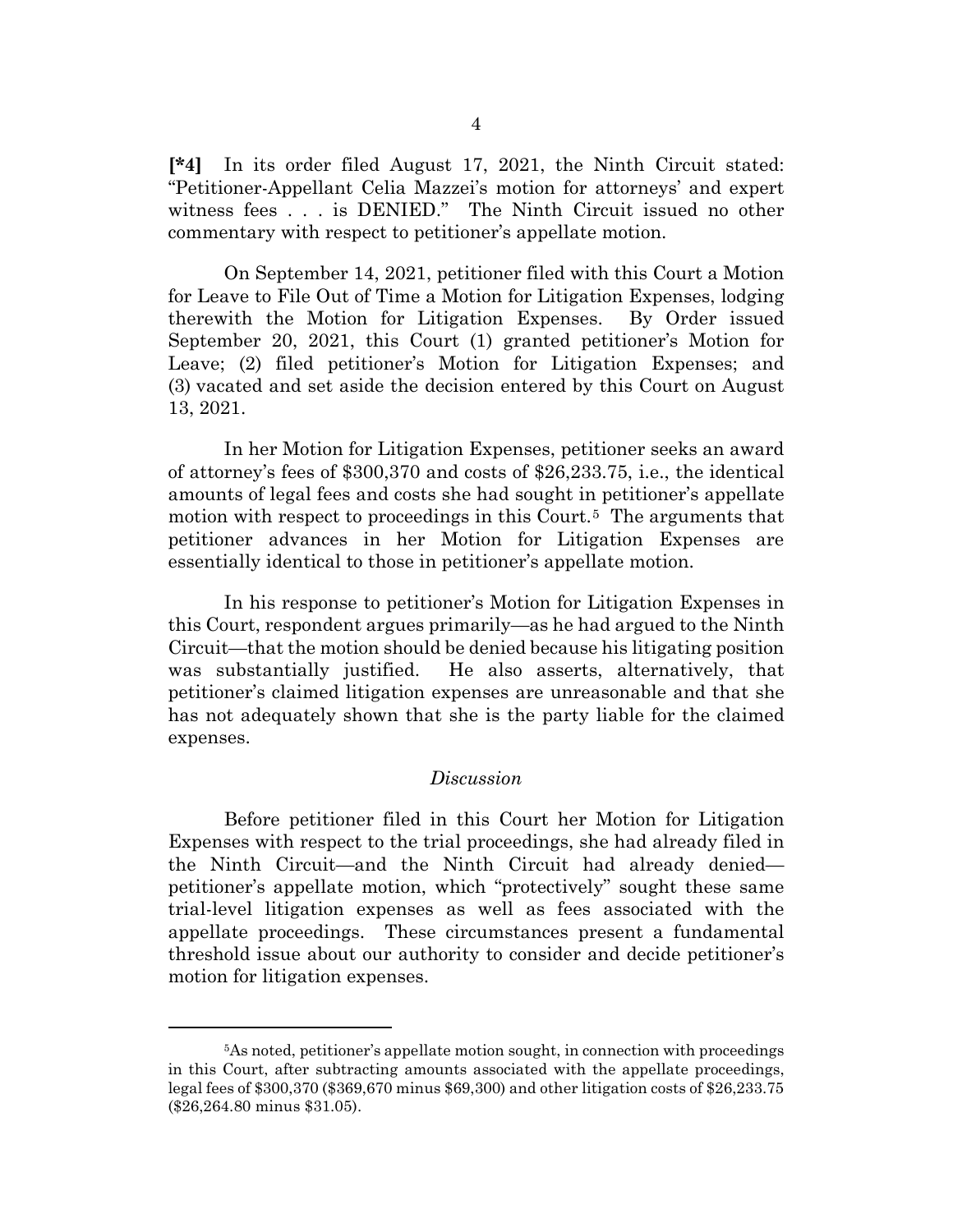**[\*5]** Petitioner has not addressed this threshold issue.[6](#page-4-0) And respondent does not press it. Rather, in his response to petitioner's motion, respondent states in a footnote that although he believes that the law of the case doctrine "would normally apply to deprive this Court of jurisdiction over the motion (in light of the Ninth Circuit's denial)," application of that doctrine in this case is "not clear." Respondent goes on to explain:

It is not clear whether . . . [the law of the case doctrine] would apply here because of language contained in respondent's opposition to petitioner's motion filed with the Ninth Circuit. In his opposition, respondent indicated that he would not argue that the Tax Court lacked jurisdiction over the current motion but qualified that statement upon the condition that the Ninth Circuit made a determination that respondent's position was not substantially justified. . . . The Ninth Circuit's denial does not explicitly find that respondent was substantially justified.

Whether or not the parties choose to address or press this threshold issue, however, the Court has a continuing duty to confirm its jurisdiction and authority. *See, e.g.*, *Pollei v. Commissioner*, 94 T.C. 595, 596 (1990).

The "law of the case" doctrine requires that on remand a lower court follow the appellate court's resolution of a legal issue in all subsequent proceedings in the same case. *United States ex rel. Lujan v. Hughes Aircraft Co.*, 243 F.3d 1181, 1186–87 (9th Cir. 2001); *see United States v. Garcia-Beltran*, 443 F.3d 1126, 1129 (9th Cir. 2006); *Herrington v. Cnty. of Sonoma*, 12 F.3d 901, 904–05 (9th Cir. 1993); *Liberty Mut. Ins. Co. v. EEOC*, 691 F.2d 438, 441 (9th Cir. 1982); *Bedrosian v. Commissioner*, 143 T.C. 83, 112 (2014), *aff'd*, 940 F.3d 467 (9th Cir. 2019); *Pollei*, 94 T.C. at 601. This doctrine applies to the appellate court's "explicit decisions as well as those issues decided by necessary implication." *United States v. Cote*, 51 F.3d 178, 181 (9th Cir.

<span id="page-4-0"></span><sup>6</sup>Petitioner's Motion for Litigation Expenses as filed with this Court fails to disclose that the Ninth Circuit had already denied petitioner's appellate motion, although petitioner's counsel's declaration, attached to petitioner's motion as filed with this Court, notes, without further discussion, this action by the Ninth Circuit.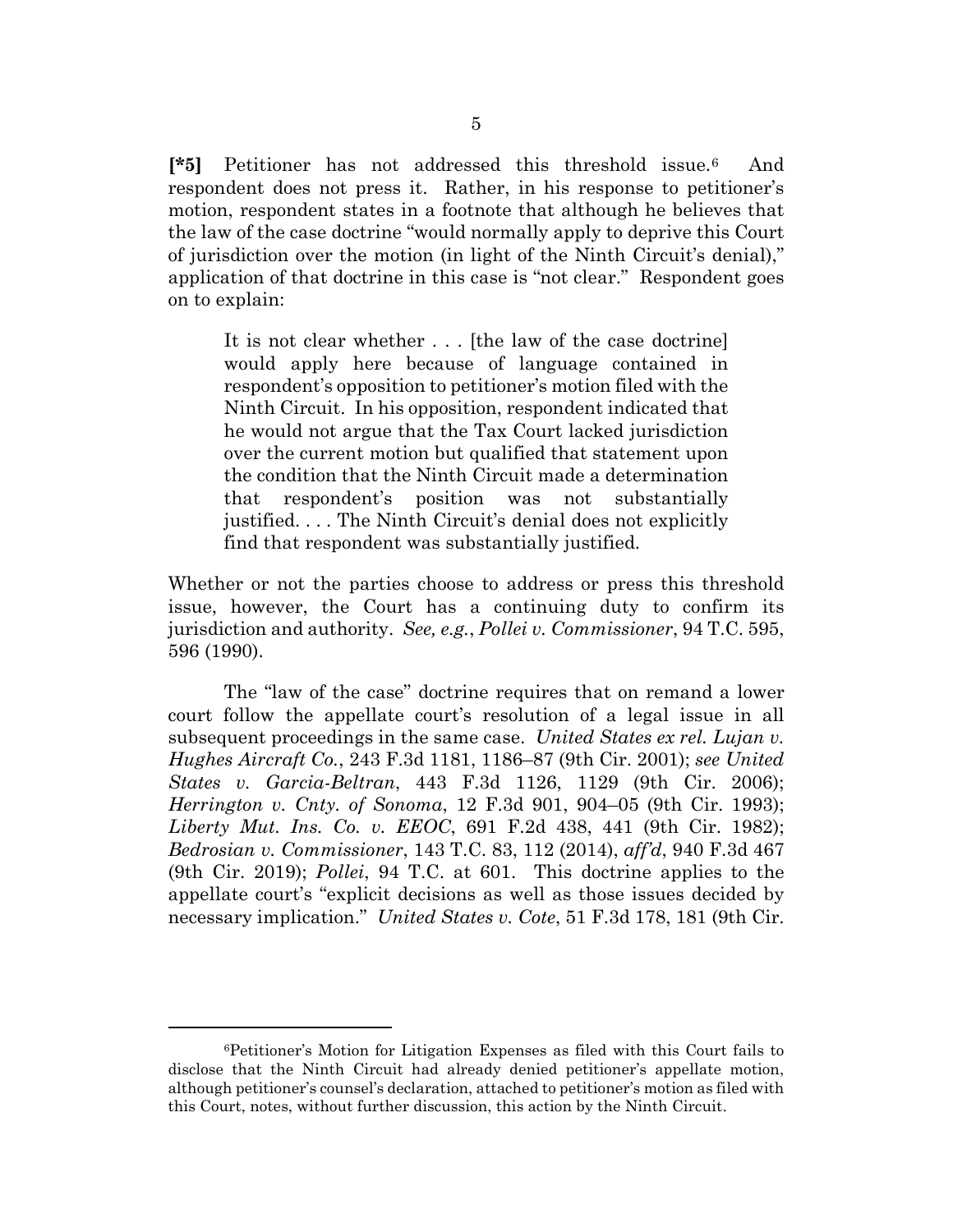**[\*6]** 1995) (quoting *Eichman v. Fotomat Corp.*, 880 F.2d 149, 157 (9th Cir. 1989)).[7](#page-5-0)

In *Pollei*, 94 T.C. 595, the taxpayers first presented their motion for costs and fees to the Court of Appeals for the Tenth Circuit after prevailing on appeal from an adverse decision of this Court. The taxpayers requested that the Tenth Circuit award them costs and attorney's fees under section 7430 for prosecuting the appeal and issue an order directing this Court to award them costs and attorney's fees under section 7430 with respect to the trial proceedings in this Court. The taxpayers filed a similar motion in this Court, requesting costs and fees with respect to the trial proceedings pursuant to section 7430. Before this Court had acted on that motion, the Tenth Circuit issued an order denying the application for attorney's fees and awarding the taxpayers only a portion of their appellate court costs. The Tenth Circuit provided no other commentary, issued no mandate regarding trial court costs and fees, and did not remand the case to this Court although the taxpayers had requested that it do so. Rather, upon reversing this Court the Tenth Circuit "entered judgment and made no attempt to restore our jurisdiction for any purpose." *Pollei*, 94 T.C. at 606. Consequently, this Court held:

[B]ecause the Court of Appeals only awarded some costs and ordered judgment for petitioners, did not issue a mandate regarding trial court costs, either expressly or implicitly, and did not remand these cases to us for this or any purpose other than entry of decision, we do not have jurisdiction or authority to consider petitioners' motion for costs and attorneys' fees under section 7430.

*Id.* at 607. We further held that the law of the case doctrine deprived the Court of authority to consider the taxpayers' motion for fees and costs, stating:

The "law of the case" doctrine precludes our reexamination of issues that have been decided expressly or by necessary implication by a superior court on appeal.

<span id="page-5-0"></span><sup>7</sup>The Ninth Circuit has recognized limited exceptions to the law of the case doctrine, none of which is applicable here. "A court properly exercises its discretion to reconsider an issue previously decided in only three instances: (1) the first decision was clearly erroneous and would result in manifest injustice; (2) an intervening change in the law has occurred; or (3) the evidence on remand was substantially different." *Milgard Tempering, Inc. v. Selas Corp. of Am.*, 902 F.2d 703, 715 (9th Cir. 1990).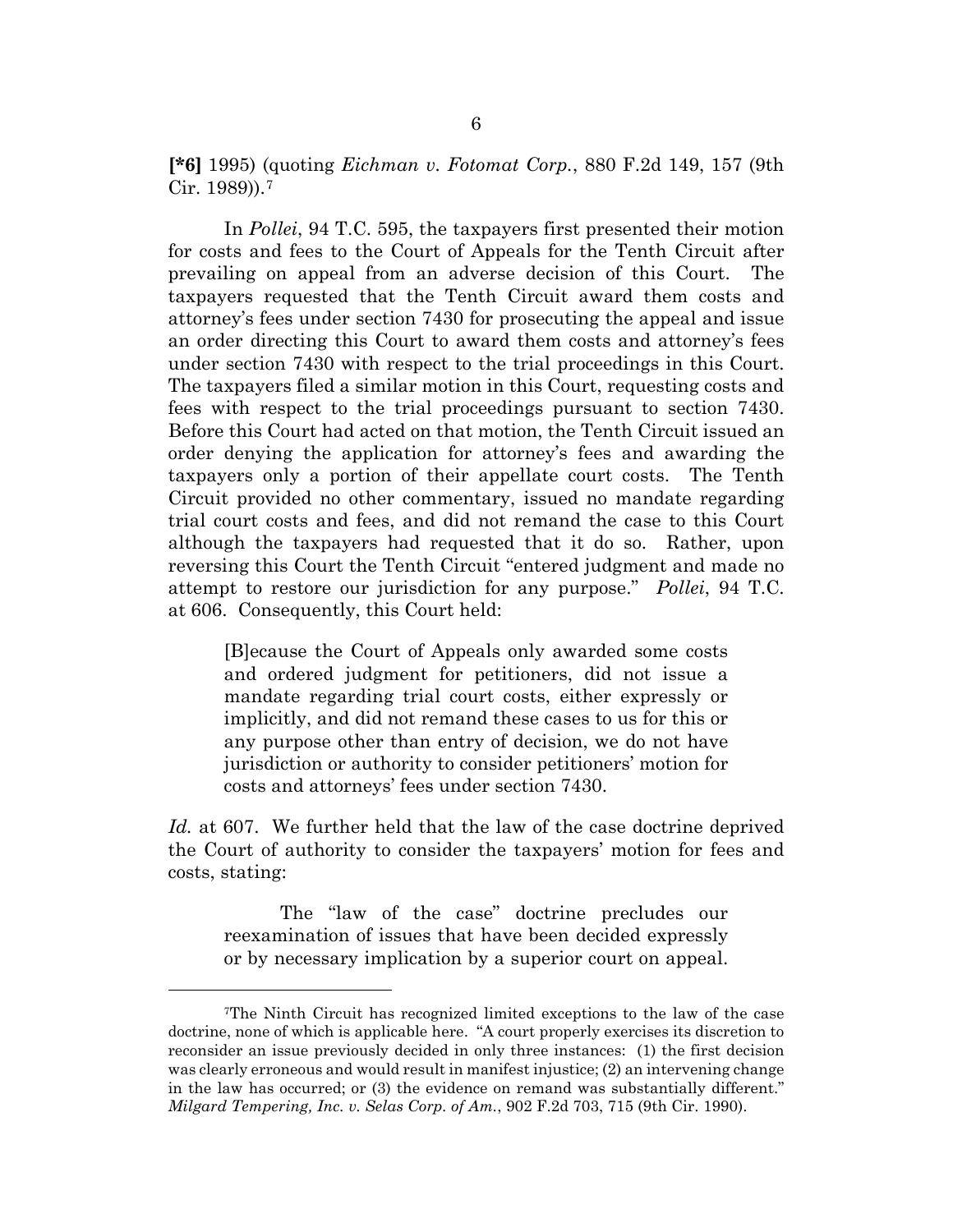*In re Sanford Fork & Tool Co.*, 160 U.S. 247 (1895). In the present cases, petitioners asked the Court of Appeals to award them attorneys' fees that were incurred during the appeal and to direct us to award them costs and attorneys' fees incurred during the Tax Court proceeding. Although we cannot say that petitioners' request for a mandate regarding fees was *expressly* denied by the Court of Appeals, we are convinced, by "necessary implication," that this is what the Court of Appeals intended. If the appellate court wished our consideration of this issue, its mandate could have issued to that effect. To properly construe the appellate court's decree, "regard is to be had to the issues before the court on appeal, the findings applied for and the directions given." *Kansas City Southern Railway v. Guardian Trust Co.*, 281 U.S. 1, 10 (1930). The failure of the Court of Appeals to grant petitioners' request or to take any action in reference thereto goes to show a purpose to deny petitioners any award for costs under section 7430. **[\*7]**

#### *Id.* at 607–08 (footnote omitted).

In the case at hand, unlike the Tenth Circuit in *Pollei*, the Ninth Circuit issued a formal mandate to this Court after entry of its judgment. That mandate assessed costs of \$340.10 against respondent but otherwise was silent as to costs and fees. It would appear, then, that because the mandate otherwise left open the issue of costs and fees, it did not deprive this Court of jurisdiction on remand to consider the collateral issue regarding costs and fees at the trial level. *See Liberty Mut. Ins. Co.*, 691 F.2d at 441 ("Lower courts are free to decide issues on remand so long as they were not decided on a prior appeal."). Consequently, as was true in *Pollei*, 94 T.C. at 608, "[i]f petitioners had not requested the Court of Appeals . . . for relief on the costs and fees issue at the trial level, it would then appear that the matter would be within our authority for consideration and decision."

Unlike the taxpayers in *Pollei*, petitioner did not request that the Ninth Circuit direct this Court to consider her fees request on remand. Rather, petitioner requested that the Ninth Circuit itself award her fees for proceedings before this Court, arguing that the Ninth Circuit was authorized to do so under its rules. The Ninth Circuit denied petitioner's motion. Although the Ninth Circuit provided no additional commentary as to why it denied petitioner's motion, it does not appear that the court of appeals intended this Court to take up consideration of petitioner's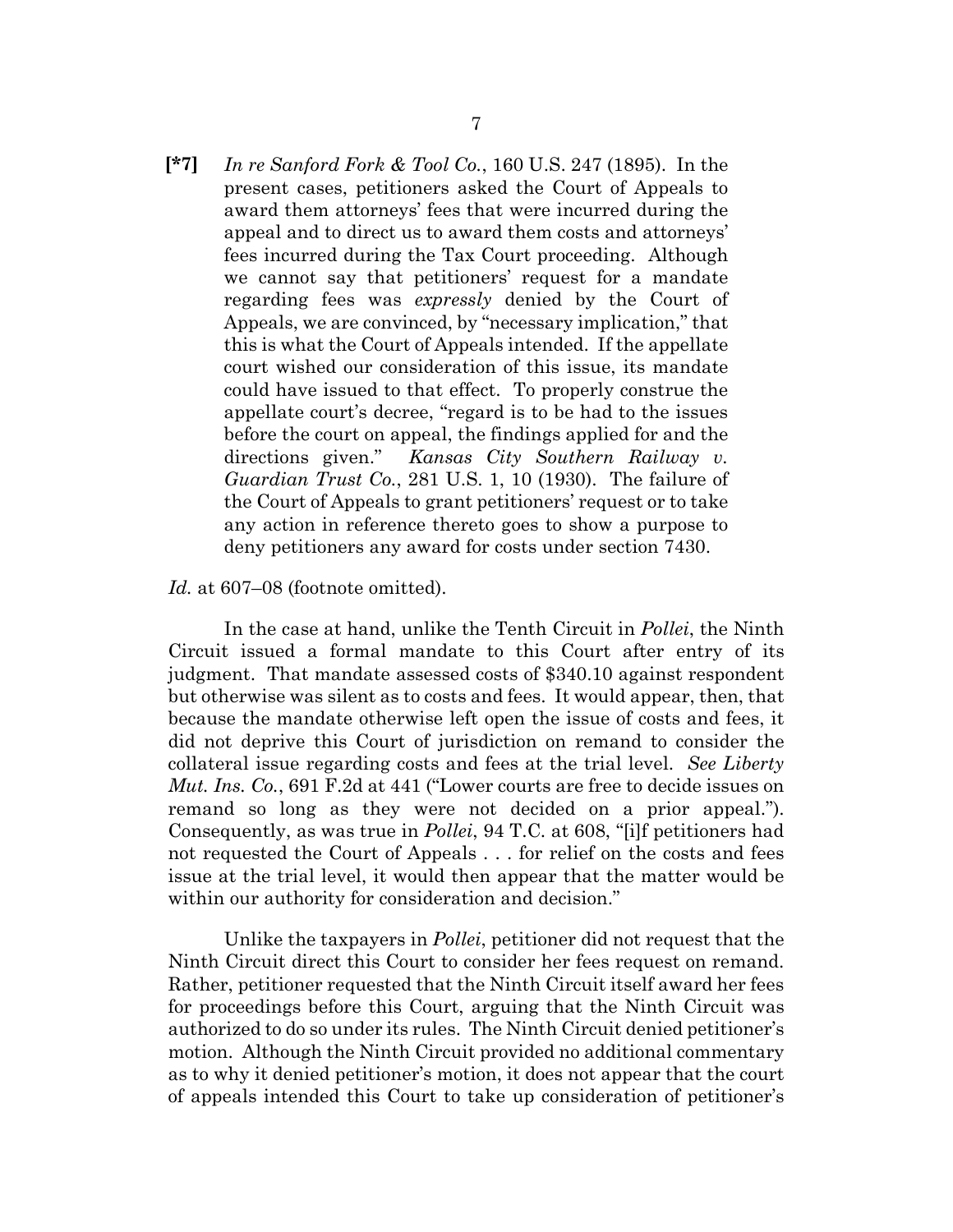**[\*8]** request, which expressly encompassed fees for both the trial and the appeal. Indeed, this Court would not be authorized to award fees for an appeal unless the court of appeals transferred the fees request to us for consideration. *See Cummings v. Connell*, 402 F.3d 936, 948 (9th Cir. 2005). The court of appeals, however, did not transfer any part of petitioner's fees request to this Court for consideration, even though the Commissioner had expressly requested—as an alternative to denying petitioner's appellate motion outright—that the court of appeals remand the case to this Court to consider petitioner's request for trial-level fees and costs. If the court of appeals had wished us to consider the issue of fees in any respect, it could have issued further directions on remand to us in this regard. It did not do so. Consequently, we are convinced by necessary implication that the court of appeals intended to deny petitioner any award for fees. To conclude otherwise would be to invite the type of potential inconsistency and confusion that the law of the case doctrine is designed to prevent.

Petitioner's appellate motion stated that she was making her request for fees associated with the Tax Court trial "protectively" so as "to avoid any possible jurisdictional issues in the event the Commissioner argues that the Tax Court lacks jurisdiction to rule upon a fee motion in that venue." We have found no case, however, and none has been cited, where the judicial denial of a "protective" claim was excepted from the operation of the law of the case doctrine or, more generally, acted as anything other than a complete rejection of the claim. In any event petitioner's so-called protective claim in petitioner's appellate motion does not appear to have differed in any meaningful sense from an actual claim. Petitioner did not suggest that she did not want the Ninth Circuit to act on her "protective" claim, she did not seek to have the Ninth Circuit issue further directions on remand to this Court in this regard, and she did not suggest that her "protective" claim was conditional or uncertain as to existence or amount. *Cf. Swietlik v. United States*, 779 F.2d 1306, 1307 (7th Cir. 1985) (stating that when a tax refund claim is conditional or uncertain as to existence or amount, filing a protective claim with the Internal Revenue Service is an appropriate measure). To the contrary, petitioner expressly requested that the Ninth Circuit award her, in connection with the trial proceedings in this Court, fees in exactly the same amount as requested in her motion presently pending before this Court, which she did not file until after petitioner's appellate motion was denied.

When the Ninth Circuit denied petitioner's appellate motion, petitioner's claim for costs and fees—in connection both with appellate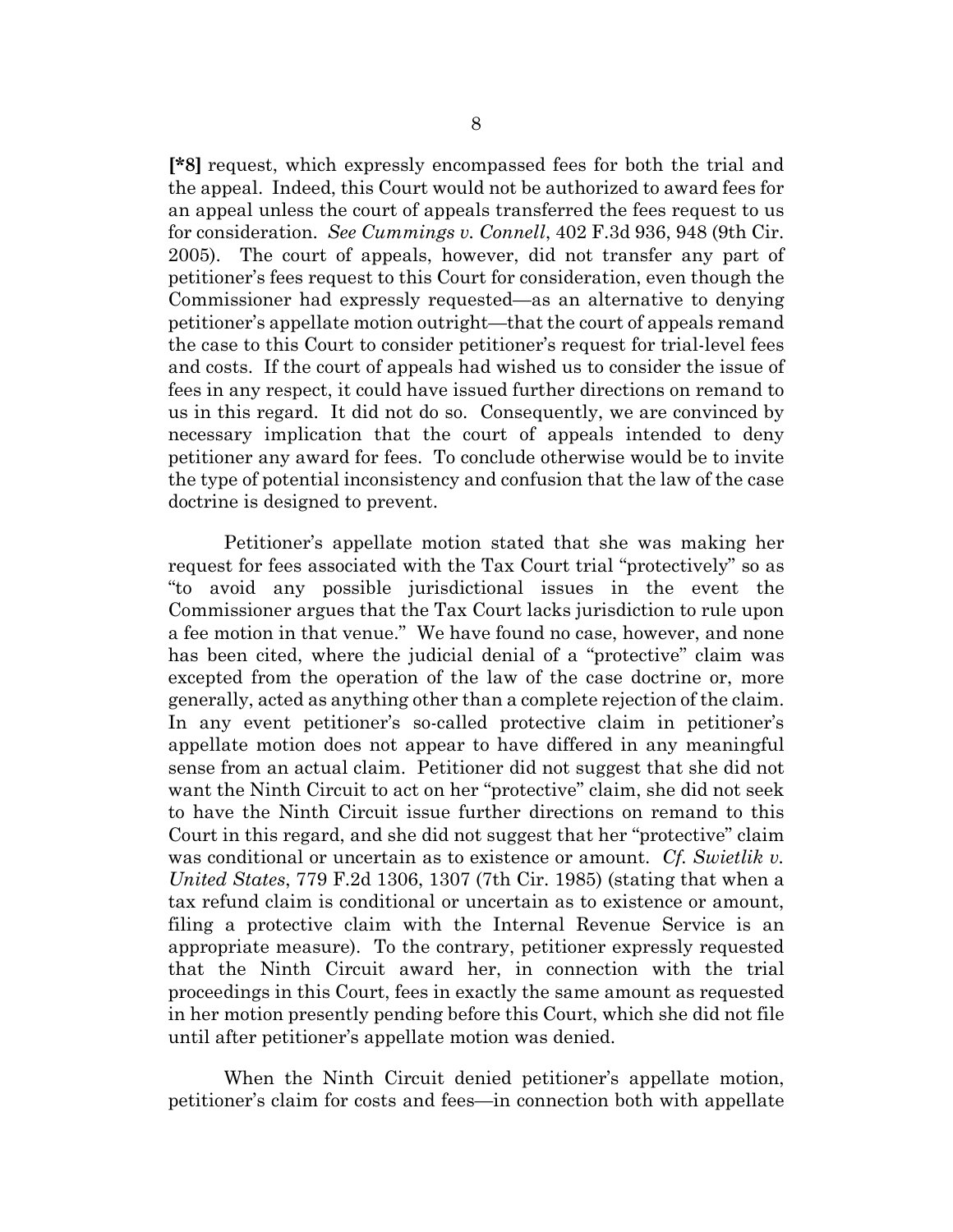**[\*9]** and trial-level proceedings—was litigated to completion, and the law of the case doctrine precludes our reconsidering petitioner's claim for costs and fees as presented in her Motion for Litigation Expenses before this Court. *See Bedrosian*, 143 T.C. at 111–13; *Pollei*, 94 T.C. at 607.

For the sake of completeness and the possible convenience of the Ninth Circuit, we note that if we were to conclude that we do have authority to decide petitioner's motion, we would decide it adversely to her. As relevant here, section 7430(a) generally provides that a "prevailing party" in a court proceeding may be awarded "reasonable litigation costs." A taxpayer will not be treated as the prevailing party if the Commissioner establishes that "the position of the United States in the proceeding was substantially justified."  $\S$  7430(c)(4)(B)(i). A litigation position is substantially justified if it has a reasonable basis in fact and law and is "justified to a degree that satisfies a reasonable person." *Pac. Fisheries Inc. v. United States*, 484 F.3d 1103, 1108 (9th Cir. 2007) (quoting *Pierce v. Underwood*, 487 U.S. 552, 565 (1988)); *see Swanson v. Commissioner*, 106 T.C. 76, 86 (1996). Section  $7430(c)(4)(B)(iii)$  requires that courts "take into account whether the United States has lost in courts of appeal[s] for other circuits on substantially similar issues" in determining "whether the position of the United States was substantially justified."

This case involved petitioner's use of a marketed tax-saving strategy to avoid contribution limits to her Roth IRA by routing funds from the family business through an FSC and then into her Roth IRA. Respondent determined that the payments from the FSC to the Roth IRA represented, in substance, payments from the FSC to petitioner followed by her contribution of those funds to her Roth IRA, giving rise to excise taxes for excess contributions under section 4973. In a 12 to 4 Court-reviewed Opinion, this Court sustained respondent's determination of petitioner's liability for the excise taxes, finding that in substance petitioner, and not her Roth IRA, was the true owner of the FSC stock. *Mazzei*, 150 T.C. 138. The Ninth Circuit reversed. *Mazzei*, 998 F.3d 1041.

Respondent's litigating position in this Court had a reasonable basis in fact. This Court found, and the Ninth Circuit agreed, that petitioner's Roth IRA strategy lacked economic substance as a factual matter. The Ninth Circuit stated: "The taxpayers used what is essentially a shell corporation to engage in arbitrarily priced, selfdealing transactions that lacked economic substance and then funneled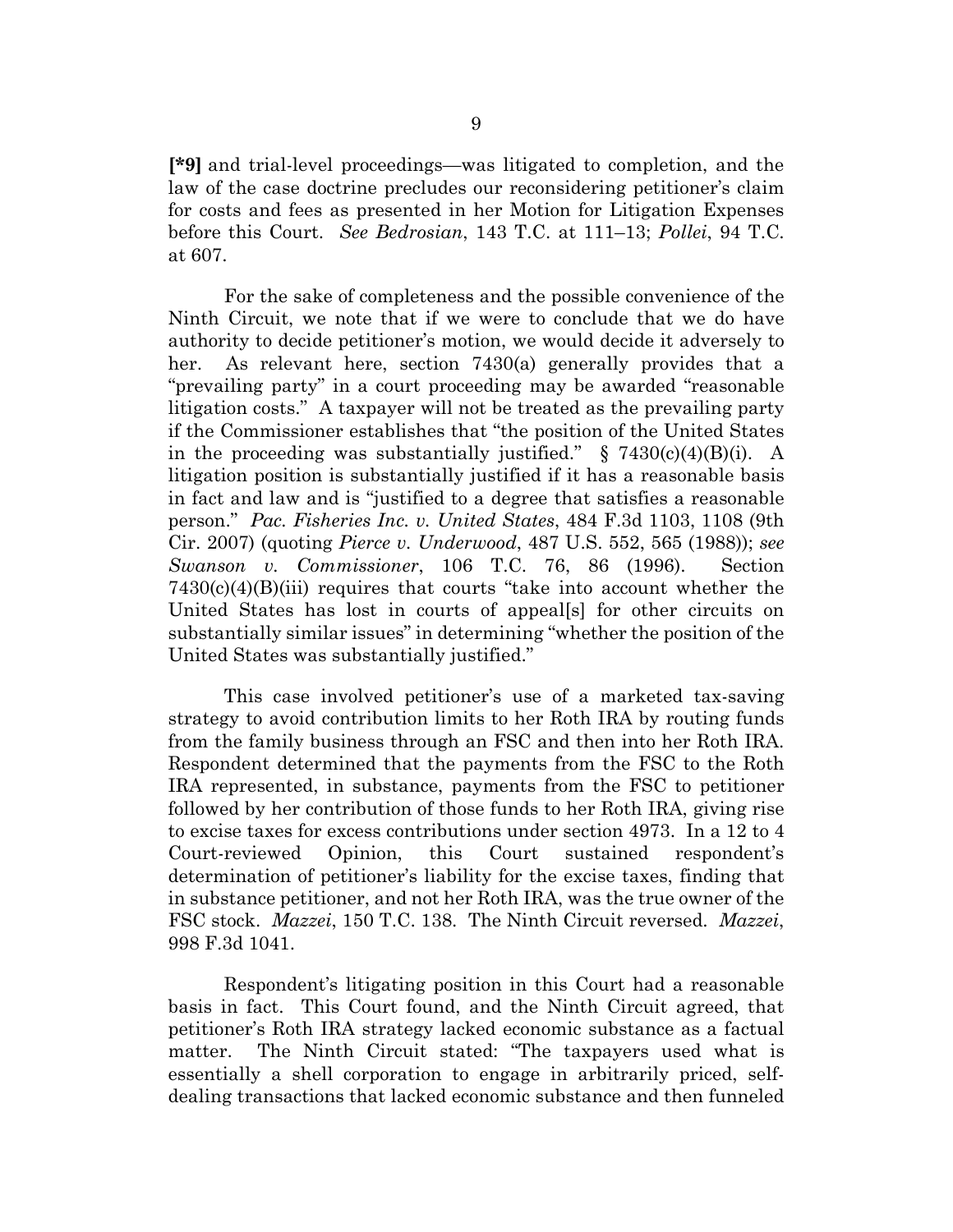**[\*10]** those proceeds as 'dividends' to a tax-free Roth IRA. This would appear to present a paradigmatic case to apply such doctrines." *Id.* at 1054.

Respondent also had a reasonable basis in law for his litigating position. As to matters of law, generally the Government's position is considered substantially justified when the issue is one of first impression and its position is based on "supportable interpretations of federal tax statutes and case law." *TKB Int'l, Inc. v. United States*, 995 F.2d 1460, 1468 (9th Cir. 1993); *see Estate of Wall v. Commissioner*, 102 T.C. 391, 394 (1994) (denying attorney's fees in a case of first impression where the Commissioner's litigating position "was not contrary to any published decision" and "a reasonable person [could not] say that it lacked colorable justification"); *Vines v. Commissioner*, T.C. Memo. 2006-258, 2006 Tax Ct. Memo LEXIS 262, \*12 ("Generally, the Commissioner's position is considered substantially justified when an issue is one of first impression."). The Commissioner's position may be incorrect but nevertheless substantially justified "if a reasonable person could think it correct." *Maggie Mgmt. Co. v. Commissioner*, 108 T.C. 430, 443 (1997) (quoting *Underwood*, 487 U.S. at 566 n.2). The mere fact that a Government position "is later determined to be contrary to the plain meaning of a statute" does not necessarily mean that it fails, for that reason, to be substantially justified; rather, "if on a question of first impression the Government takes a position that fails to give effect to the plain meaning of the statute but that is still colorable, its position, though unavailing, may be substantially justified and may not warrant an award of fees to its opponent." *Newman v. Commissioner*, T.C. Memo. 2012-74, 2012 Tax Ct. Memo LEXIS 73, at \*20.

The legal issue before this Court—whether the substance over form doctrine may be applied to a transaction involving a Roth IRA and an FSC in the type of arrangement presented in this case—was an issue of first impression. Respondent's invocation of that doctrine in this case was consistent with well-established common law principles. As the Ninth Circuit observed: "It is a 'black-letter principle' that, in construing and applying the tax laws, courts generally 'follow substance over form.'" *Mazzei v. Commissioner*, 998 F.3d at 1054 (quoting *PPL Corp. v. Commissioner*, 569 U.S. 329, 340 (2013)). Indeed, as the Ninth Circuit further noted, the doctrine has properly been applied to similar transactions involving Roth IRAs receiving dividends from commonly controlled C corporations. *Id.* (citing *Repetto v. Commissioner*, T.C. Memo. 2012-168, 2012 WL 2160440, at \*9–12). The Ninth Circuit ultimately concluded that the substance over form doctrine was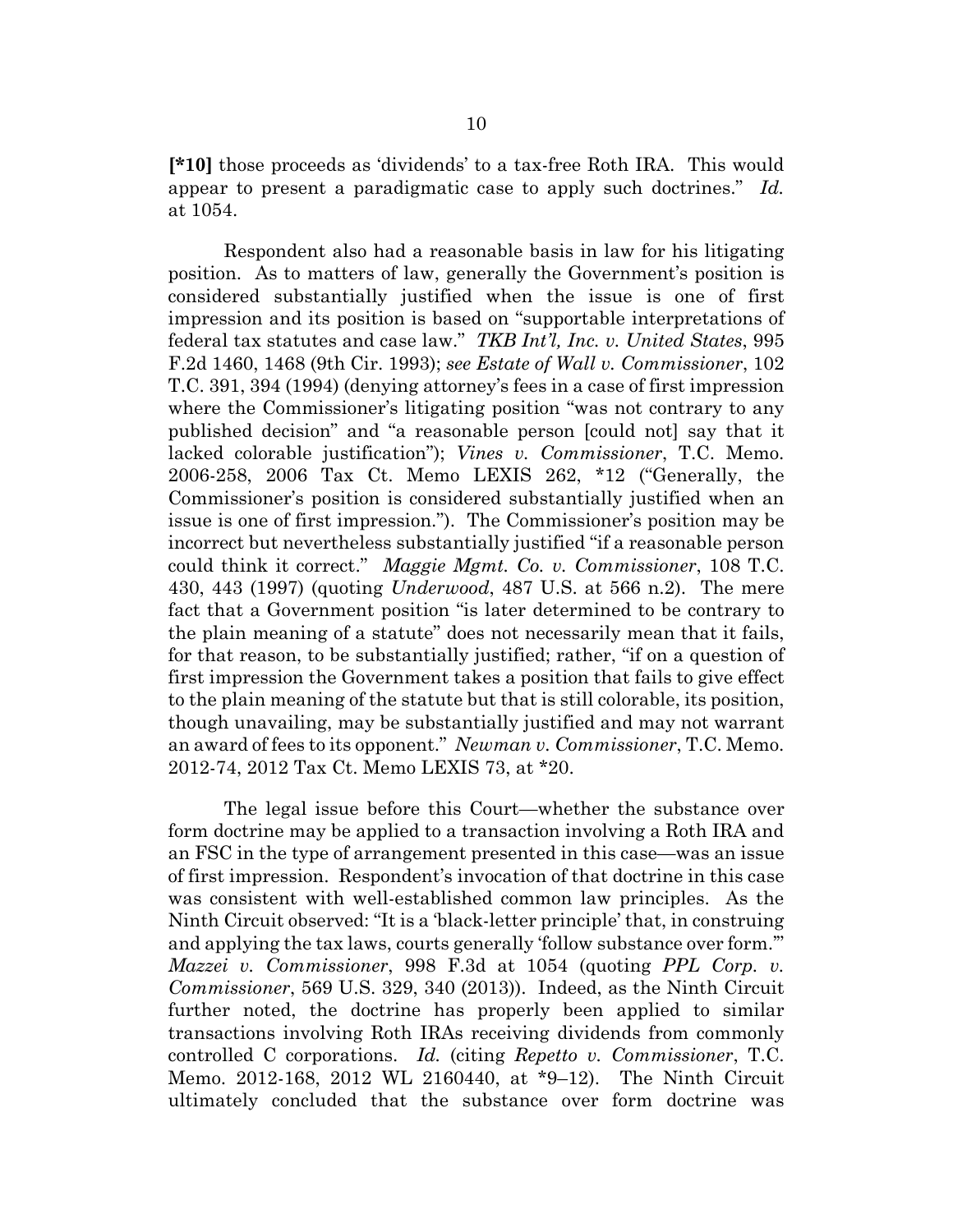**[\*11]** "negated" in the case at hand by "express statutory language" governing FSCs. *Id.* Nevertheless, respondent's litigating position, although ultimately found to be incorrect, was based on reasonably supportable interpretations of the Code and relevant caselaw. In this regard it is significant, if not dispositive, that 12 of 16 judges on this Court agreed with the Opinion of this Court sustaining respondent's determination. *See Ness v. Commissioner*, No. 92-70327, 1994 WL 35046, at \*2 (9th Cir. Feb. 7, 1994) ("[W]hile . . . not dispositive, we find it significant that the government prevailed in the first instance in Tax Court. *See* H.R. Rep. No. 494, 97th Cong., 1st Sess. 15 (1981) ('when a taxpayer loses in the trial court and obtains a reversal of that decision in the appellate court, the appellate court would not normally award attorney's fees to the taxpayer. . . .').").

Citing section  $7430(c)(4)(B)(iii)$ , in her Motion for Litigation Expenses in this Court petitioner points to decisions of three appellate courts in which the Commissioner's litigating position was ultimately rejected with respect to his application of the substance over form doctrine in a group of cases addressing the interaction of Roth IRAs and domestic international sales corporations (DISCs). *Benenson v. Commissioner*, 910 F.3d 690 (2d Cir. 2018), *rev'g Summa Holdings, Inc. v. Commissioner*, T.C. Memo. 2015-119; *Benenson v. Commissioner*, 887 F.3d 511 (1st Cir. 2018), *rev'g Summa Holdings, Inc. v. Commissioner*, T.C. Memo. 2015-119; *Summa Holdings, Inc. v. Commissioner*, 848 F.3d 779 (6th Cir. 2017), *rev'g* T.C. Memo. 2015-119. Petitioner asserts that in the case at hand respondent attempted to "evade" the holdings of these three appellate courts "even though there was no principled reason to distinguish the other three Circuit's holdings from the facts of this case." Petitioner's argument improperly ignores that two of these three appellate decisions—those of the Courts of Appeals for the First and Second Circuits—were not issued until *after* this Court had entered its decision in the instant case and hence could not reasonably be thought to have had any significant bearing on respondent's litigating position in the trial proceedings before this Court.[8](#page-10-0) The only one of these appellate decisions to have been issued before this Court entered its decision in the instant case was the decision of the Court of Appeals for the Sixth Circuit in *Summa Holdings*. The existence of a single adverse

<span id="page-10-0"></span><sup>8</sup>This Court entered its decision in the case at hand on March 6, 2018. The First Circuit issued its *Benenson* decision on April 6, 2018. *Benenson v. Commissioner*, 887 F.3d 511. The Second Circuit issued its *Benenson* decision on December 14, 2018. *Benenson v. Commissioner*, 910 F.3d 690.